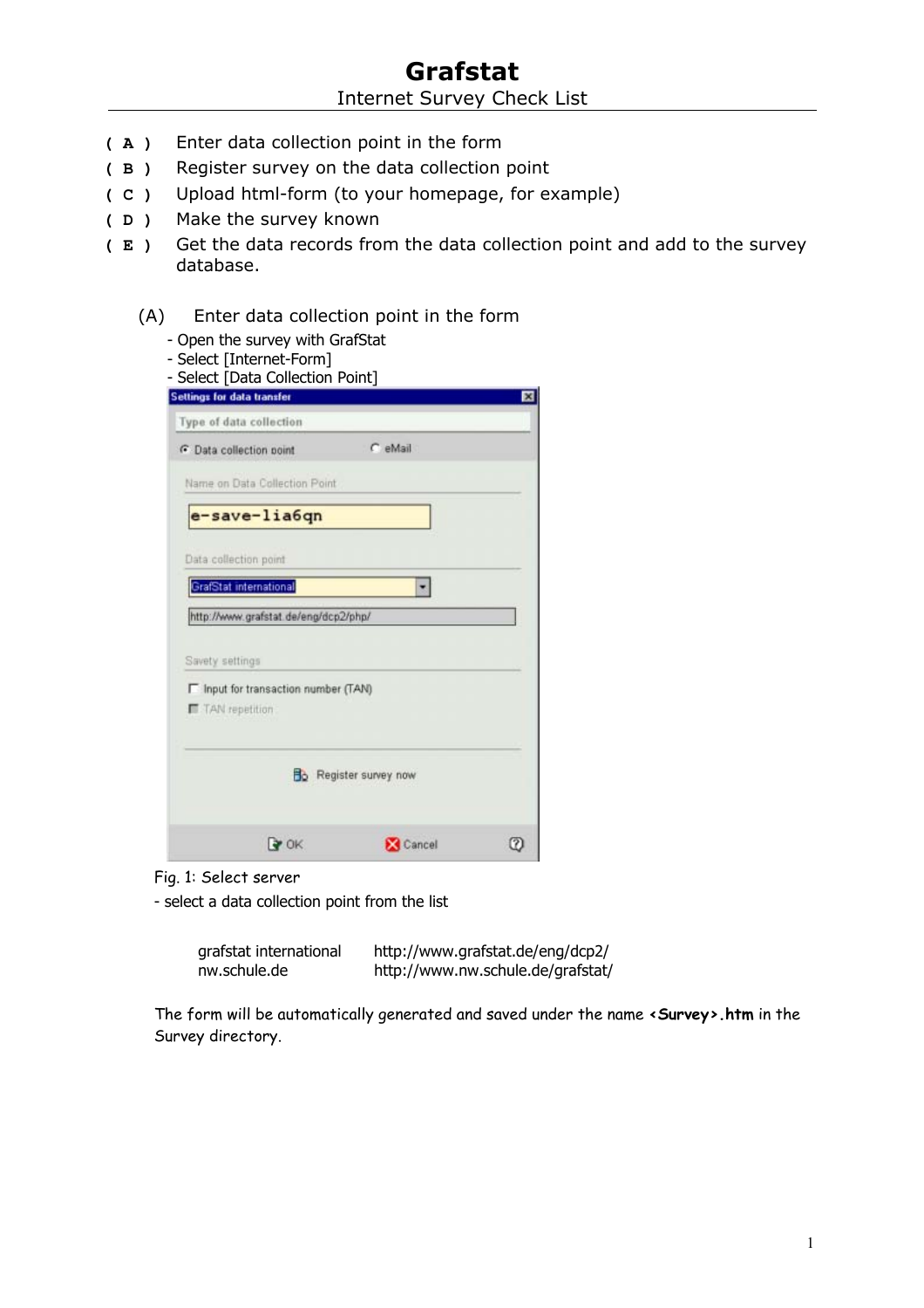## (B) Register survey on the data collection point

- You must be online!
- Select [Register survey now] (see Fig. 1)
- Enter the data on the third page of the wizard

| Register survey with the data collection point |                                                                                                                                                                                                                                              |        | $\blacksquare$ |
|------------------------------------------------|----------------------------------------------------------------------------------------------------------------------------------------------------------------------------------------------------------------------------------------------|--------|----------------|
| GrafStat<br><b>ASSISTENT</b>                   | <b>Enter data</b><br>Please enter these items:<br>- a survey password (minimum 5 characters)<br>- repetition of survey password<br>- pool server password                                                                                    |        | [3ot4]         |
| Register survey<br>on DCP                      | Personal information<br>First name:<br>Name:<br>Email<br>rath@grafold_da<br>Data collection point                                                                                                                                            |        |                |
|                                                | Questionnaire: e-spar-liaBon<br>******<br>Survey password:<br>at least 5 characters<br>Ochstrackers or numbers).<br>100901<br>Repeat password.<br>Data post server: http://www.grafstat.de/eng/dcp2/php/<br>101010101010<br>Server password: |        |                |
|                                                | <b>EX</b> Cancel<br><b>CD Next</b><br><b>Back</b>                                                                                                                                                                                            | Finish | Ø              |

Fig. 2: Here you can enter personal details, survey password and server password

- Enter the data in the data entry fields (pay attention to the explanations) Server Passwords

| grafstat international | just4testing |
|------------------------|--------------|
| Schule.de              | Duisburg     |

- Select [Finish]

The data server will respond once the registration is successfully completed and all necessary data have been installed on the server.

**Important:** Data collection points may be closed or otherwise inaccessible: you can find current information at www.grafstat.de.

**The data collection points listed here are free of charge ONLY for educational usage.** Commercial users may use the data collection points for trial purposes, but they must set up their own data collection points or rent one for the work they produce. For more information please ask: uwe.diener@grafstat.de

(C) Upload html-form (to your homepage, for example)

- Establish FTP connection with your Provider (e.g. with WS-FTP.EXE)
- Go to Homepage directory if necessary
- Transfer the survey form <Survey>.htm to your server

For testing purposes you may upload your form to the provided web space on the DCP grafstat international. This function is available directly from GrafStat.

Click [Internet-Form]  $\rightarrow$  [Upload Form]  $\rightarrow$  select Data Collection Point (with web space)